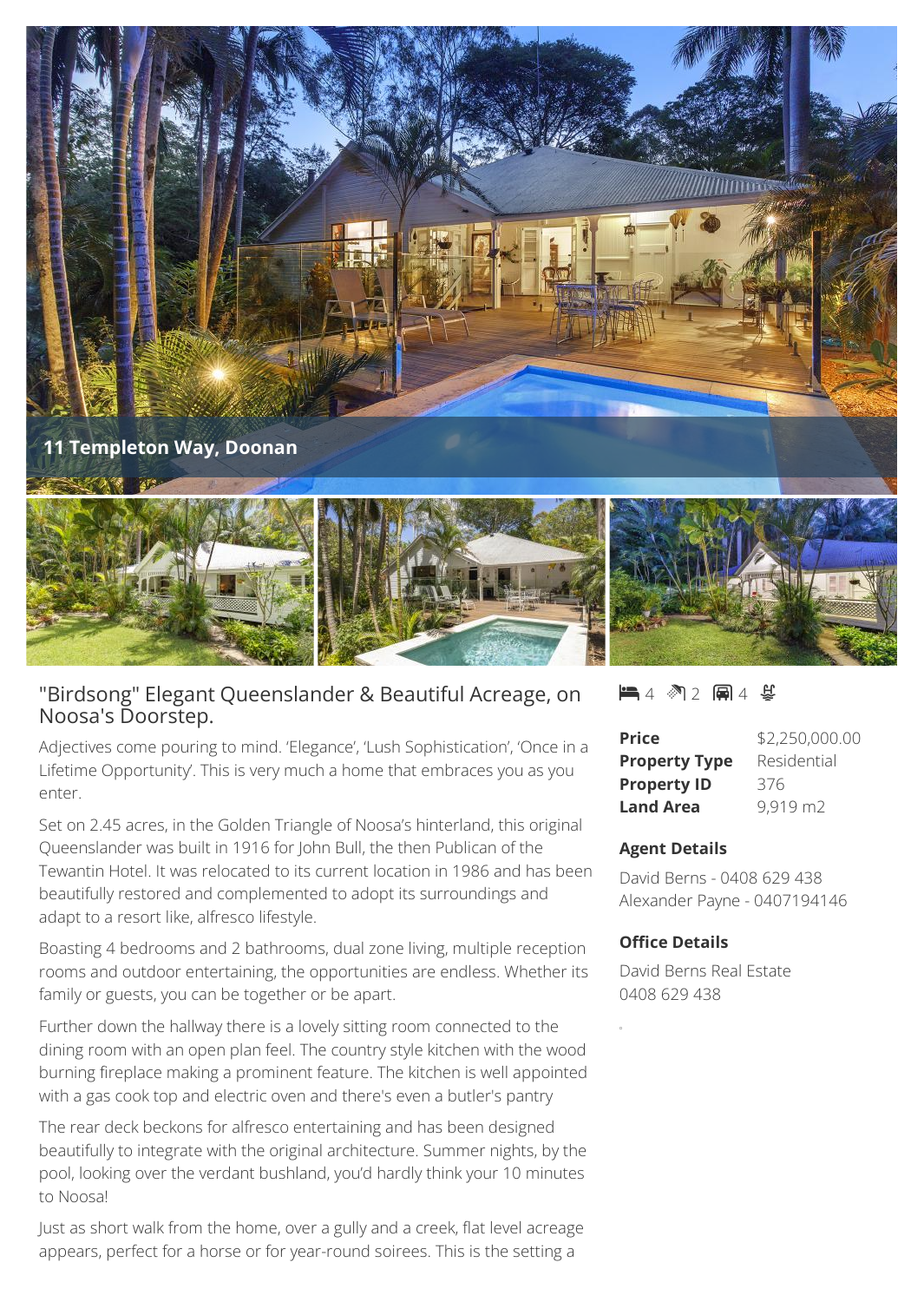magical wedding is made of. The gardens are complemented by mature trees and the lush landscape providing privacy.

Despite its historical significance, the home has been fitted with ducted and zoned air conditioning and heating, ceiling fans, screens along with modern appliances and fittings throughout.

In addition, there is a large workshop/studio perfect for a home office or potential separate dwelling STCA. There is a further double car port with secure off-street parking.

Infrastructure includes 2 large water tanks, septic waste management, and fencing.

A short stroll to school busses provides convenience.

This is a once in a lifetime opportunity to secure the epitome of style, elegance, acreage and privacy, all so close to everything Noosa has to offer.

## **Detailed Features:**

### **Home:**

- Classic, renovated original 1916 Queenslander
- 4 bedroom and 2- bathroom (1 ensuite)
- Master with, ensuite
- Further 3 bed
- (All bedrooms have access to verandah).
- Family bathroom
- Multiple lounge/dining and reception rooms
- Study
- Country style entertainer's kitchen
	- o Gas cooktop and oven
	- o Large walk in pantry plenty of storage
	- o Dishwasher
- Beautiful timber floors
- Fully ducted zoned air-conditioning & heating
- Ceiling fans throughout
- Plunge pool
- Double undercover carport
- Further visitor's carpark
- Expansive covered alfresco area
- School busses at doorstep
- Potential for secondary dwelling 20 metres from the home STCA

#### **Land:**

- 9919sqm. / 0.91 hectares. / 2.25 acres
- Sunshine Coast Council
- Lot 11 Registered Plan 202268
- Level and gentle slope
- Wide open flat acreage suitable for a horse

## **Infrastructure:**

• NBN copper cable